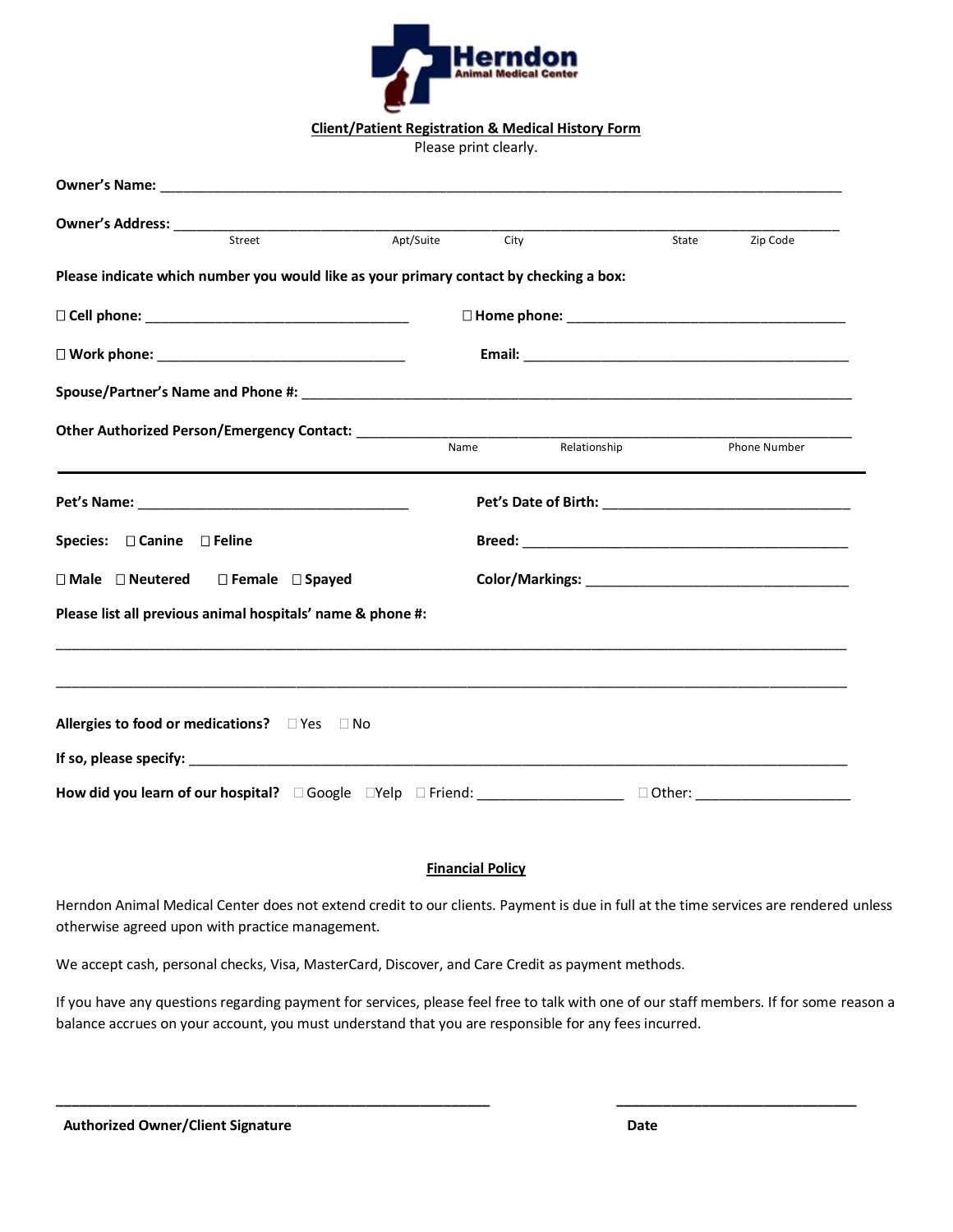

**NOTICE OF HOURS**

The Board of Veterinary Medicine requires all animal hospitals to inform clients of any hours or days when continuous medical care is not available. This disclosure form must be read and signed by the owner before we can admit their pet(s) to the hospital and will become part of the permanent medical record.

The Herndon Animal Medical Center has business and medical staffing hours as follows:

| Monday, Tuesday & Wednesday 7:30 am to 7:00 pm |                    |
|------------------------------------------------|--------------------|
| <b>Thursday &amp; Friday</b>                   | 7:30 am to 6:00 pm |
| <b>Every Other Saturday</b>                    | 8:00 am to 2:00 pm |
| Sunday/Holidays                                | <b>CLOSED</b>      |

Therefore this is to inform you that we have no in-house, on-duty, continuous medical staff care:

Overnight: From closing time to opening time at 7:30 am.

Weekends: From closing time on Saturday at 2 pm to opening Monday morning at 7:30 am.

Holiday: From closing time before the holiday to opening time the day after the holiday at 7:30 am. For holidays falling on a Monday we will be closed from closing time on Saturday to opening time on Tuesday morning at 7:30 am.

We do not have staff members here 24 hours a day. If the doctor feels your pet needs 24 hour care we recommend The Hope Center in Vienna, Virginia or The Life Centre in Leesburg, VA where there is a doctor and staff on duty at all times.

\_\_\_\_\_\_\_\_\_\_\_\_\_\_\_\_\_\_\_\_\_\_\_\_\_\_\_\_\_\_\_\_\_\_\_\_\_\_\_\_\_\_\_\_\_\_\_\_\_\_\_\_ \_\_\_\_\_\_\_\_\_\_\_\_\_\_\_\_\_\_\_\_\_\_\_\_\_\_\_\_\_\_\_

## **I HAVE READ THIS FORM AND I AM AWARE OF HERNDON ANIMAL MEDICAL CENTER'S STAFFING HOURS.**

Authorized Owner/Client Signature **Date of Contact Contact Contact Contact Contact Contact Contact Contact Conta**